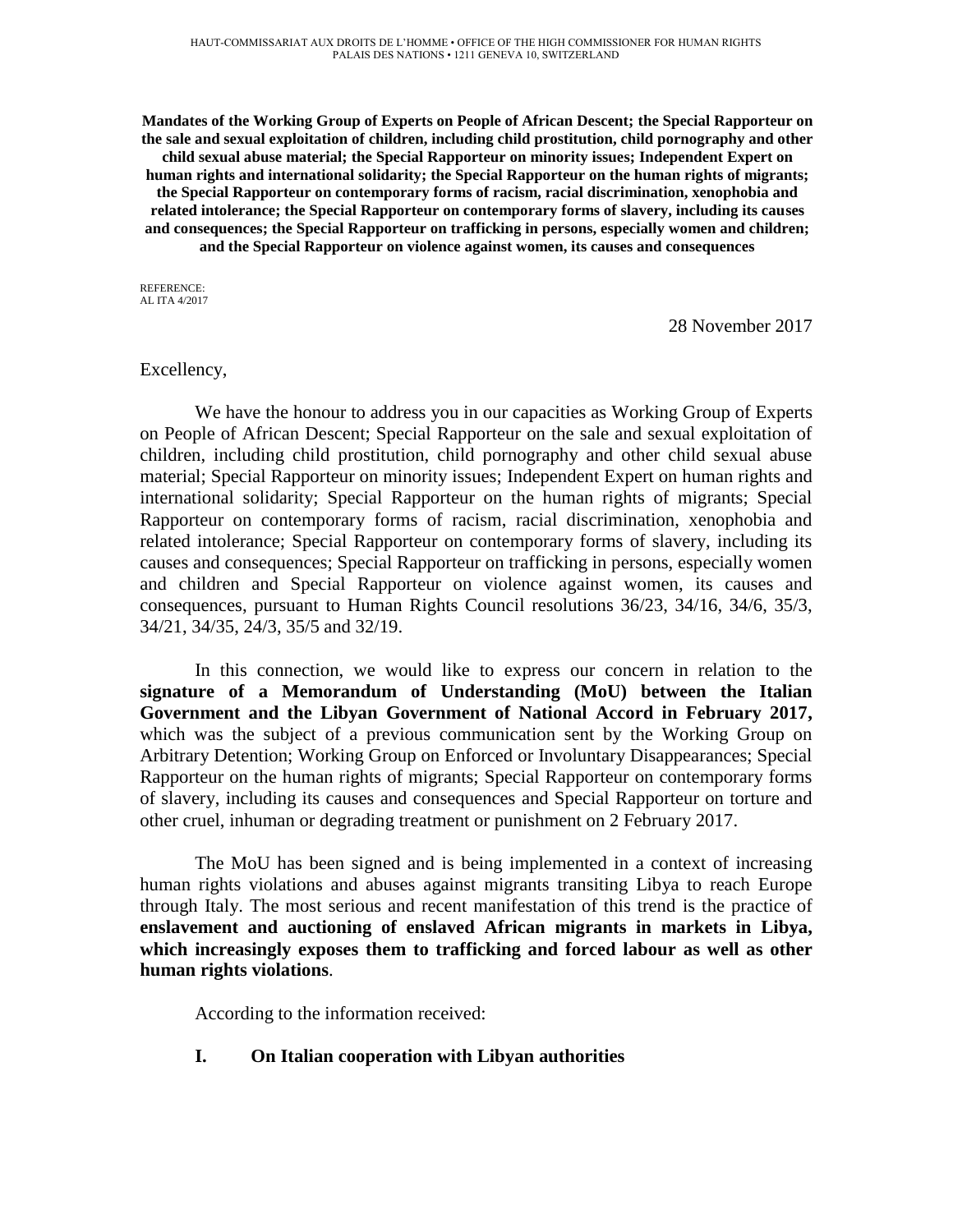On 2 February 2017, a Memorandum of Understanding (MoU) on "development cooperation, illegal immigration, human trafficking, fuel smuggling and reinforcement of border security", was signed between the Italian Government and Libyan Government of National Accord. The agreement follows the European Union agenda of externalizing border controls and curbing migratory flows, through bilateral agreements between countries of transit and countries of destination. The MoU outlines two main objectives; (1) control of migratory flows and (2) support to the development of the region. Concerns have been raised that, in its first implementation phase, the former appears to have gained overwhelming priority over the latter.

We wish to reiterate our concerns in relation to the following aspects of the MoU:

# *a. Italian cooperation in the creation of Libyan "temporary reception centres under the exclusive control of the Libyan Ministry of Home Affairs'' for "clandestine migrants"*

Not only does this provision delegate the management of migrants' "reception centres" to the exclusive competence of the Libyan authorities, failing to include any type of international monitoring presence but it also falls short of taking into account the complex migratory status of people on the move, criminalising all migrants for the simple fact that they are undocumented, de facto depriving asylum seekers, including victims and potential victims of trafficking, of access to international protection and judicial guarantees.

# *b. Externalisation of borders*

The main purpose of the MoU seems to be that of stopping migratory movements towards Europe, without taking into account the many human rights violations and abuses suffered by migrants in Libya, among which are victims and potential victims of trafficking, including those allegedly perpetrated by Libyan detaining authorities and the Libyan coastguard. Grave concern is expressed regarding how this MoU may result in increased non-refoulement, forcing migrants to remain in conditions such as slavery, arbitrary and indefinite detention, torture, rape, forced labour, exploitation and extortion, and may have to adopt more risky routes and modes of transport, putting them at greater risk of abuse by smugglers and at greater risk of falling victims of trafficking. The MoU lacks mitigating measures to reduce the risk of violations, such as alternatives to detention for migrants, access to legal assistance and other basic judicial guarantees, human rights monitoring by civil society, UN agencies or even Italian officials.

While recognizing that Italy bears a heavy burden in terms of migration control and management as first country of arrival, and commending its efforts in the fight against trafficking in persons, a criminal prevention approach to trafficking cannot be invoked to indirectly support the suspension of States' obligations to respect, protect and fulfil the human rights of every person within their territories. Instead, the fight against human trafficking needs to encompass a victim-centred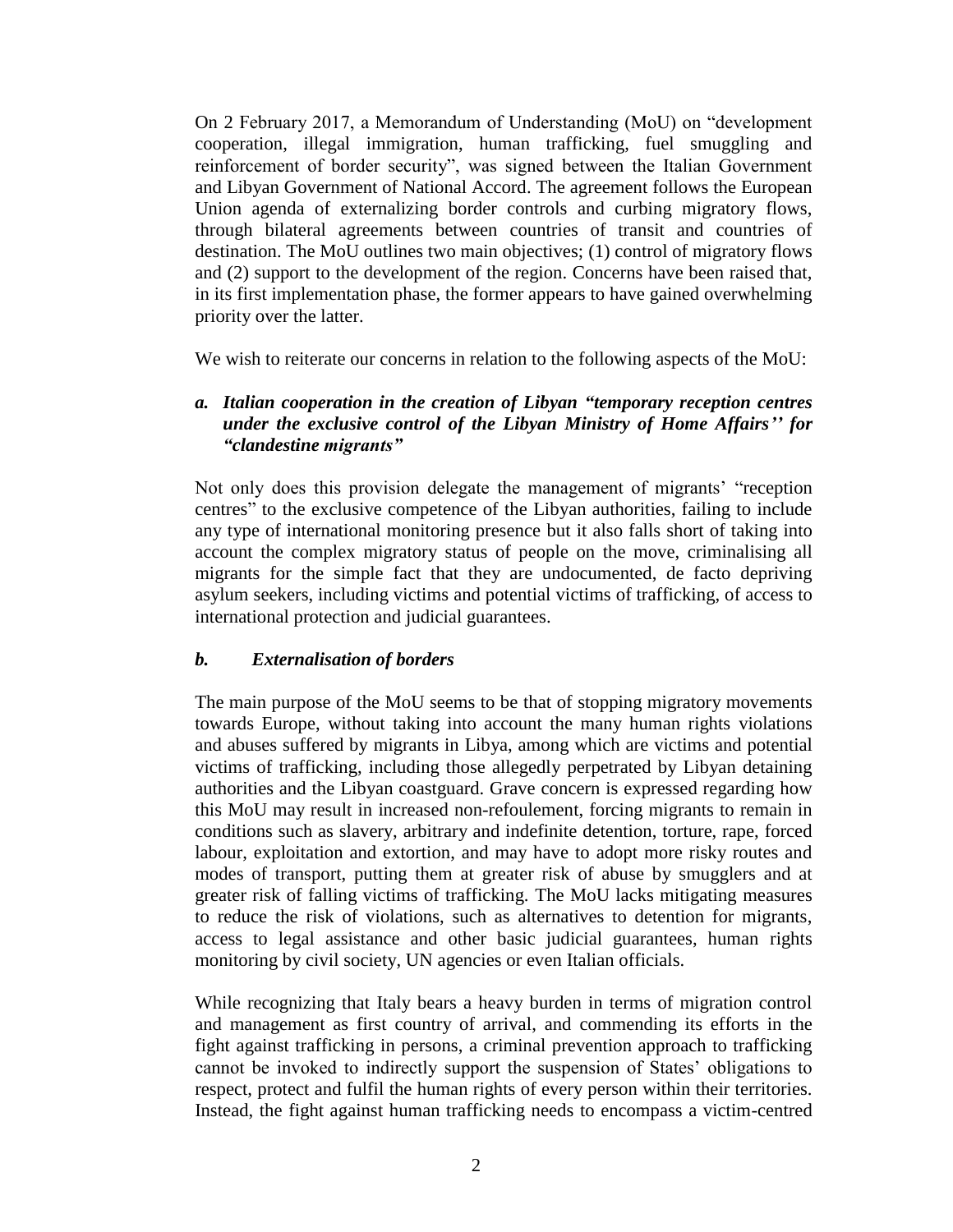perspective and cannot be carried out at the expense of migrants' human rights, including those of victims or potential victims of trafficking and other vulnerable groups.

# *c. Destination of Italian funds to support Libyan authorities in border control activities*

As per the MoU, Italy commits to provide 'technical and technological support to the Libyan institutions in charge of the fight against illegal migration, and that are represented by the border guard and the coast guard of the Ministry of Defence and by the competent bodies and departments of the Ministry of Home Affairs'.There is little clarity on the destination of Italian funds envisaged to support Libyan authorities in stopping irregular migration flows. As per Italian Decree 4110/47, Italy has reportedly committed to dedicating a sum of 15 million euro to the "EU Emergency Trust Fund for Africa" originally envisaged to expand protection space and support local socio-economic development. However, the same Decree reads that a sum of 2,5 million euro has been channelled to provide technical support to competent Libyan authorities in "improving border control management, including the fight against human trafficking and search and rescue operations". Given the current management of search and rescue operations by the Libyan coastguard, it is worrying that Italy is de facto delegating search and rescue at sea to a State that may currently lack the capacity to properly carry out this role in respect of human dignity and international human rights norms.

We are concerned that strengthening activities, institutions and mechanisms that would increase the interception of migrants at sea and their unlawful return to Libya, a state where they are at risk of slavery, trafficking, torture and other illtreatment, and enforced disappearance, would constitute a violation of the principle of non-refoulement.

#### **II. On the human rights situation of migrants, including potential victims and victims of trafficking, in Libya**

Recent information suggests the perpetuation, and possible extension, of a market of enslaved African migrants in Libya, which also involves victims of trafficking.

According to the information received, many migrants, including women and children, some of whom are victims or potential victims of trafficking, are subjected to forced labour and forced prostitution through fraudulent recruitment, confiscation of identity and travel documents, withholding or non-payment of wages, and debt bondage. After working during the day in farms, as domestic workers, construction and road paving workers, and rubbish collectors, some are reportedly taken back to detention centres in the evenings; others are held at the workplace for weeks or months at a time until they are able to buy their way out of detention. In some cases, employers give money to smugglers, traffickers, or guards from the Libyan Department of Combating Illegal Migration (DCIM) as payment for the work – though the full amount never reaches the trafficked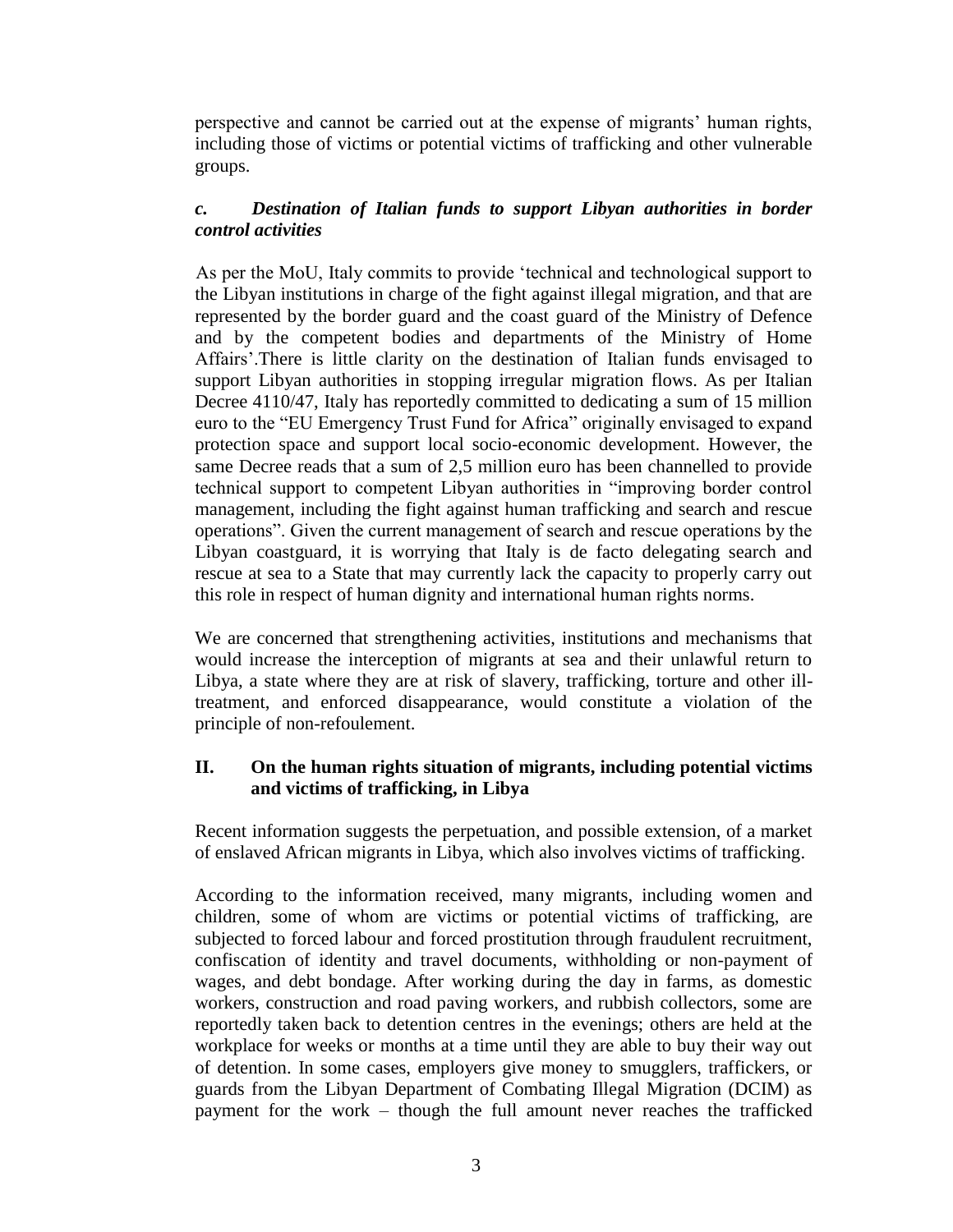persons. Working conditions are often unbearable and employers often provide inadequate food and potable water. As a result, the health conditions of these workers deteriorate rapidly, making them unsuitable to work and further exposing them to trafficking.

Migrants, among whom are trafficked persons, also recount that in order to force them to work, employers, smugglers, traffickers and DCIM staff often threaten them, beat them with sticks, metal bars and gun butts, or shoot at them. Survivors also witnessed the killing of friends who were unable to work or had attempted to escape.

Information received indicates that racism, forced labour, rape and sexual exploitation also take place in detention, including by or with the complicity of the Libyan detaining authority. It is further reported that, in Shuhadaa Al Nasr Detention Centre, the largest in West Libya and run by DCIM, sexual exploitation and rape of female detainees is widespread, including by authorities in charge of the detention centre. A similar situation was reportedly registered in Surman Detention Centre and Sebratha Detention Centre, where rape resulted in pregnancies with no access to medical or legal assistance for victims.

It has been reported that the level of violence migrants have been subjected to has increased since April 2017, following the signing of the MoU between the Italian and Libyan authorities due to the externalisation of borders. In particular, migrants from Sub-Sahran Africa are at a hightened risk of abuse and exploitation, allegedly due to widespread racial discrimination and xenophobia in Libya. After crossing the border between Niger and Libya, migrants were repeatedly sold from one militia to another. During these transactions, migrants were detained, including in caves or "holes" in the ground, where they were forced to wait for several days before their journey to their new destination was organized and where they faced serious human rights abuses, including gang rape. The migrants were then transferred from one Libyan city to another in trucks and cargo vans. It is reported that they were often hidden under piles of bricks that they themselves had to build and pile up before departure. During the journey, their lives were constantly threatened; other than lack of water and food, they were also confined in very limited spaces, which made it hard for them to breath. It has been alleged that migrants repeatedly have been sold and bought as labour workforce. It is reported that forced labour was always accompanied by long and very harsh periods of detention, during which migrants, among which were trafficked persons, were held in inhuman and degrading conditions, including in government-run detention facilities and following their interception at sea. They were often abducted by militias who forced them to work while held at gunpoint but also by private armed individuals who forced them to work without any payment and with the promise of a future, uncertain liberation.

Moreover, migrants in Libya, whether seeking employment in Libya or transiting Libya *en route* to Europe are extremely vulnerable to trafficking. Abuse of power or of victims' position of vulnerability by traffickers, increases migrants'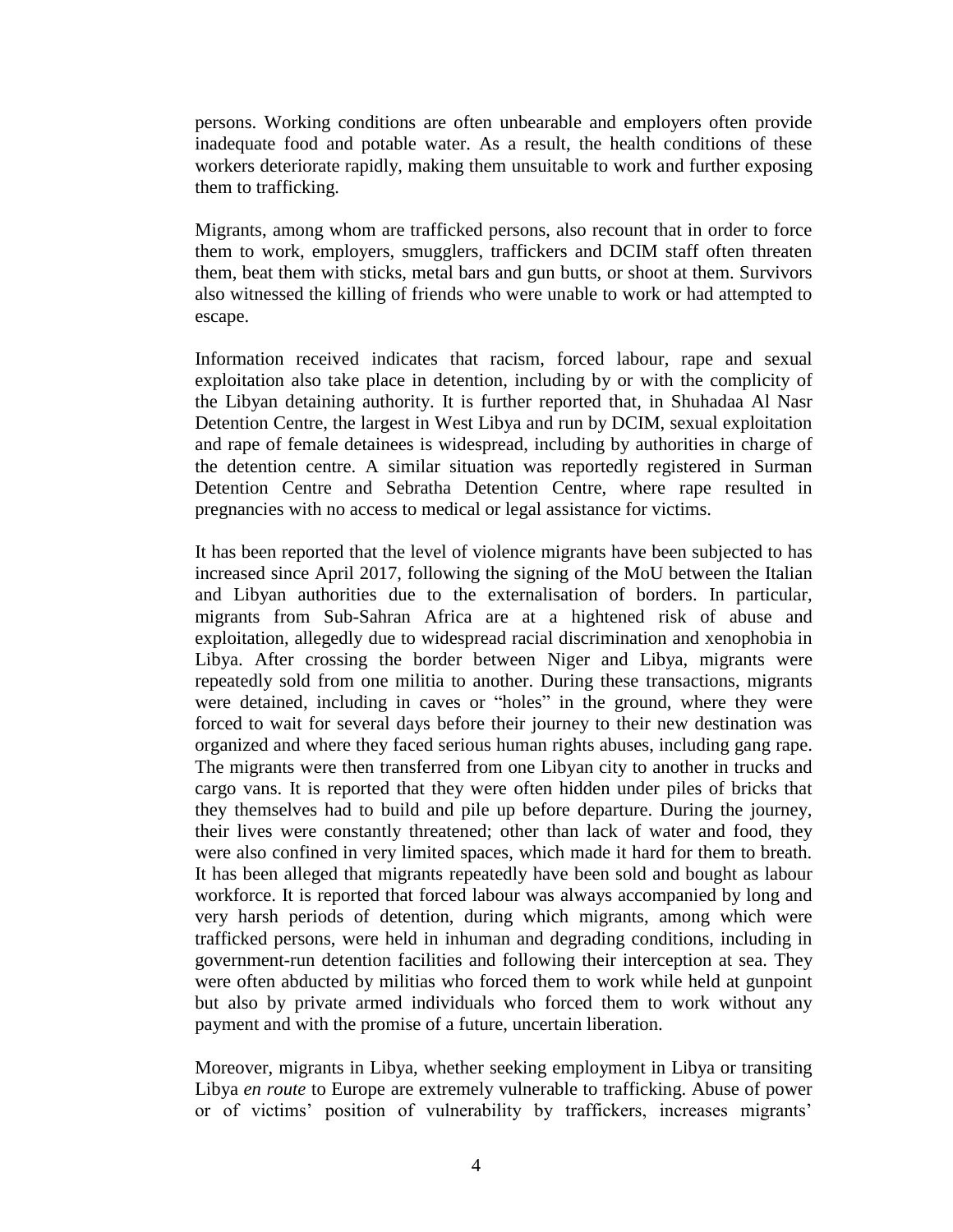vulnerabilities and exposure to trafficking, including for purposes of sexual and labour exploitation and extortion, as it is allegedly reported in Libya.

The outrageous practice of slavery and auctions of enslaved Africans, which undermines the very essence of humankind and civilisation, represents the ultimate act of dehumanization and deprivation of the human dignity of migrants traveling to Libya with the hope of reaching European shores, in a context already marked by political instability and widespread gross human rights violations and abuses against them, including racism, torture and other inhumane and degrading treatment, abduction, arbitrary detention, sexual violence, forced labour and trafficking.

A significant number of migrants are people from Sub-Saharan Africa and the auctions are reminiscent of one of the darkest chapters in human history, when millions of Africans were uprooted, enslaved, trafficked and auctioned to the highest bidder. Enslavement was intolerable then, and enslavement is intolerable now; such acts of cruelty must be condemned by all, and it has no place in modern society

We express grave concerns about the presence of a slave market in Libya, which is intimately related to racism, trafficking, forced labour and sexual exploitation of migrants, some of whom are victims or potential victims of trafficking, traveling from sub-Saharan Africa to Europe. The auctioning of migrants in slave markets in Libya, in which perpetrators did not even have to resort to violence and victims did not offer resistance, is an indicator of the level of psychological subjugation to which victims have been subjected, prior to being sold as merchandise. Some Africans are allegedly held as hostages until their families pay ransom, while others are sold for labour. Some are allegedly sold even after their families have paid their ransoms. Enslaved Africans are allegedly sold at auctions and forced to work to pay off their so-called debts, only to be sold again and again.

#### **III. On search and rescue operations and the Code of Conduct for nongovernmental organizations**

It is well-known and extensively documented that the vessels used for crossing the Mediterranean are in large majority unseaworthy, lack standard life-saving equipment, and do not have sufficient fuel to reach European shores. It is further reported that when migrant boats are intercepted by the Libyan coastguard, they are usually transferred to DCIM detention facilities or to private houses and farms, sometimes for a fee, where they are often subjected to forced labour and trafficked for the purpose of sexual exploitation. Information received also indicates that migrants who were intercepted at sea were brought back to Libyan shore and beaten with sticks or gun butts, and robbed of their belongings.

The Code of Conduct for NGOs active in search and rescue (SAR) operations, which according to information received was proposed in the European Commission Action Plan on the Central Mediterranean Route and received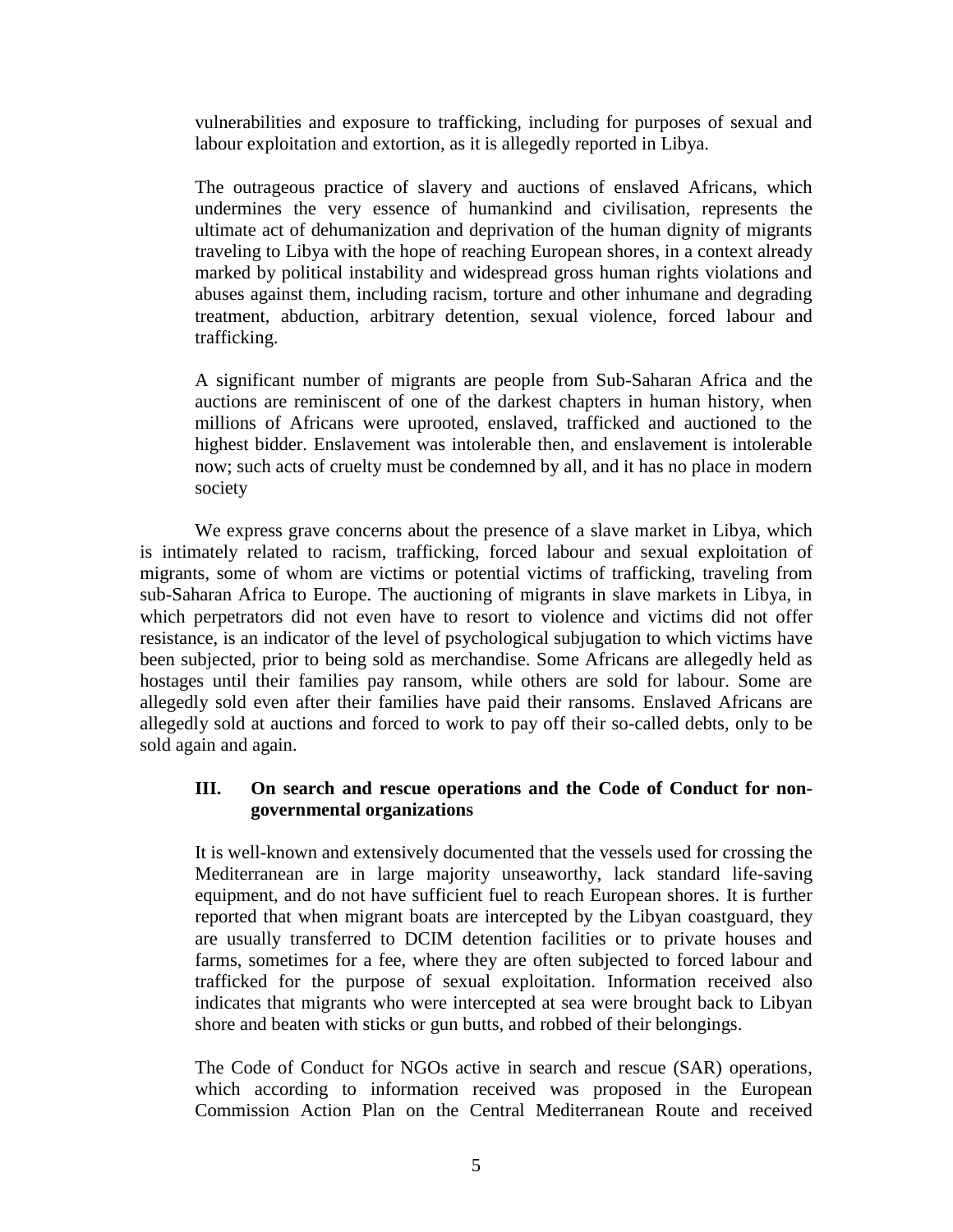support by EU Justice and Home Affairs Ministers,was recently implemented by the Italian authorities. Attempts to restrict search and rescue operations by NGOs risk endangering thousands of lives by limiting rescue vessels from accessing the perilous waters near Libya and doubts arise in relation to the legality of such provisions, especially in view of international maritime law obligations.

Reportedly, as a result of the implementation of the Code of Conduct, most NGOs active in search and rescue operations have interrupted their activities and reported several episodes of intimidation and attacks against civil rescue organisations both in Libyan territorial waters and on the high sea as well as against vessels carrying migrants and asylum seekers. Information received further indicates that confrontations between NGOs active in search and rescue operations and Libyan coastguard are frequent and not just isolated incidents; in October 2016, it was reported that dozens of people drowned after the Libyan coastguard damaged an overloaded rubber dinghy and later tried to tow the dinghy from international waters back into Libyan territorial waters. In May 2017, it was reported that the crew of a Libyan coastguard patrol vessel fired shots from an automatic weapon in the direction of several vessels carrying migrants/refugees during another allegedly illegal refoulement. In this case, an NGO vessel was reportedly caught in the crossfire. Most recently, in November 2017, another incident between an NGO carrying out SAR activities and the Libyan coastguard has been reported, allegedly resulting in the death and disappearance of several migrants, including children. Those that did not die at sea nor were rescued by the NGO were reportedly beaten and ill-treated by the Libyan coastguard and most likely brought back to detention centres, whose conditions have already been described above.

The Prosecutor of the International Criminal Court (ICC) has noted with grave concern reports of arbitrary detention, torture, rape and other ill-treatment of migrants in official and unofficial detention centres in Libya, including those funded by the European Union. Consequently, she has instructed her Office to continue its inquiries into alleged crimes against migrants transiting through Libya as these crimes could fall within the jurisdiction of the Court. The role of the Italian rescue coordination centre needs to be clarified in this regard.

Serious concern is reiterated at the Code of Conduct for NGOs active in search and rescue operations that is restricting their life-saving activities.

All assistance in the context of entry control and to the Libyan coastguard in search and rescue operations must be viewed in this light. Funding initiatives to Libya where human rights violations are endemic must seek to enhance protection and not aid or contribute to known violations in the name of migration or border control. For your information, a letter of similar content is being transmitted to the Government of Libya (case no. LBY 6/2017).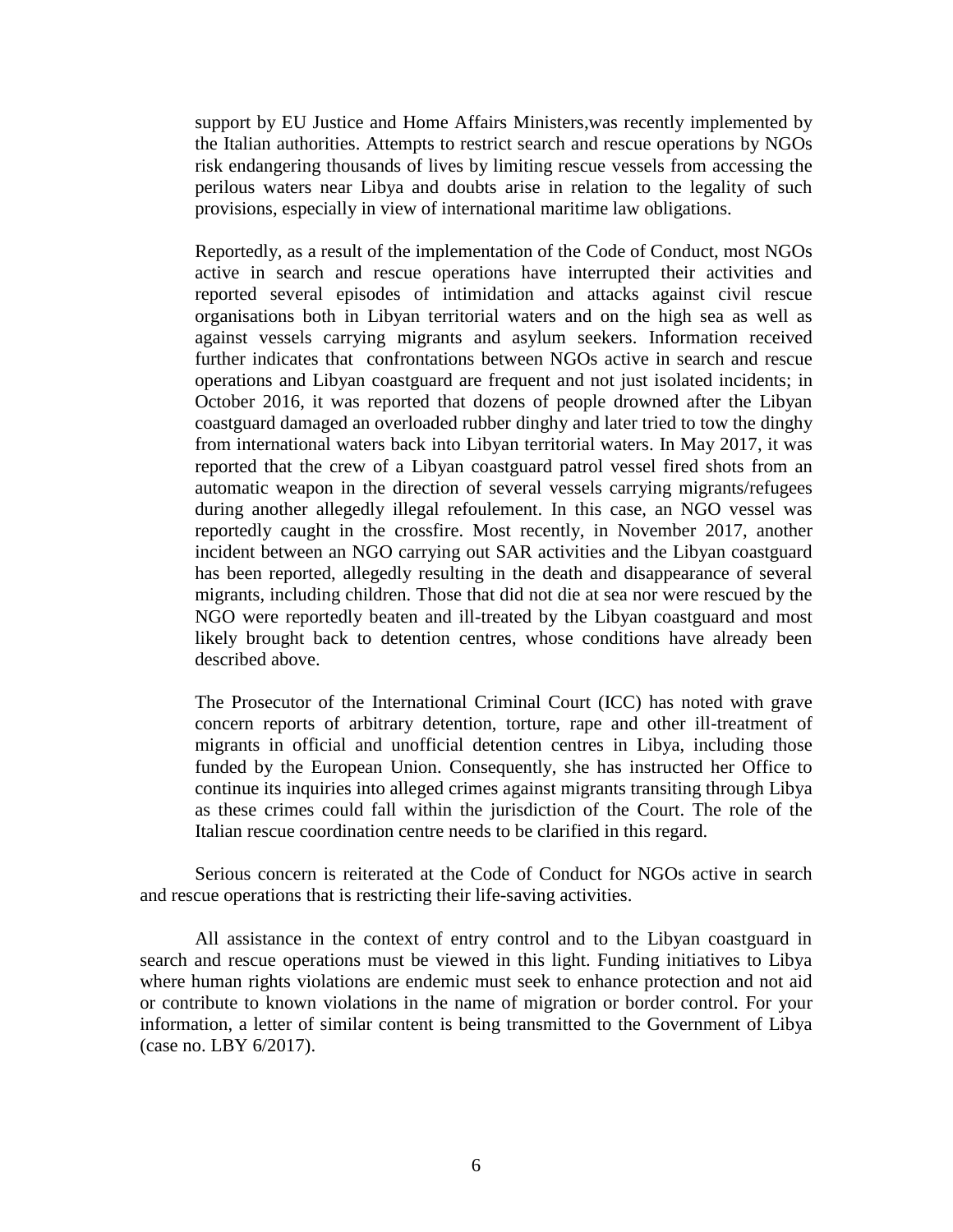In connection with the above alleged facts and concerns, please refer to the **Annex on Reference to international human rights law** attached to this letter which cites international human rights instruments and standards relevant to these allegations.

As it is our responsibility, under the mandates provided to us by the Human Rights Council, to seek to clarify all cases brought to our attention, we would be grateful for your observations on the following matters:

- 1. Please provide any additional information and/or comment(s) you may have on the above-mentioned issues.
- 2. Please provide detailed information on the current status of the MoU, on the destination of Italian funds to Libyan authorities and on measures taken to ensure that such funds are not indirectly fuelling human rights violations, in particular slavery and other forms of labour or sexual exploitation.
- 3. Please provide information on the measures and precautions taken before signing the MoU with the Government of Libya in compliance with Italy's obligations under international law. In particular, to ensure that migrants intercepted at sea will be taken to places of safety, in accordance to international human rights obligations and standards, particularly the principle of non-refoulement
- 4. Please explain whether any analysis and/or consultation has been undertaken to assess the impact of such a MoU on the human rights of vulnerable migrants, asylum seekers, refugees as well as trafficked persons and those at risk of trafficking from among them. Please share the outcome of any such analysis or consultation.
- 5. In this regard, please share Italy's strategy with respect to the assessment of human rights implications of any migration management programmes and policies that Italy might implement, renew or reinforce in coordination and partnership with the Government of Libya.
- 6. Please provide information on existing mechanisms to promote capacitybuilding and support search and rescue operations conducted by Libyan authorities under already existing partnership framework approaches, as well as their respective human rights implications assessments, in accordance to Italy's obligations under international law.
- 7. Please specify how trainings to Libyan authorities address the human rights of migrants, victims of trafficking and those at risk of trafficking in a comprehensive way.
- 8. Please provide information regarding how the proper identification of all potential protection needs and respect for international and human rights law –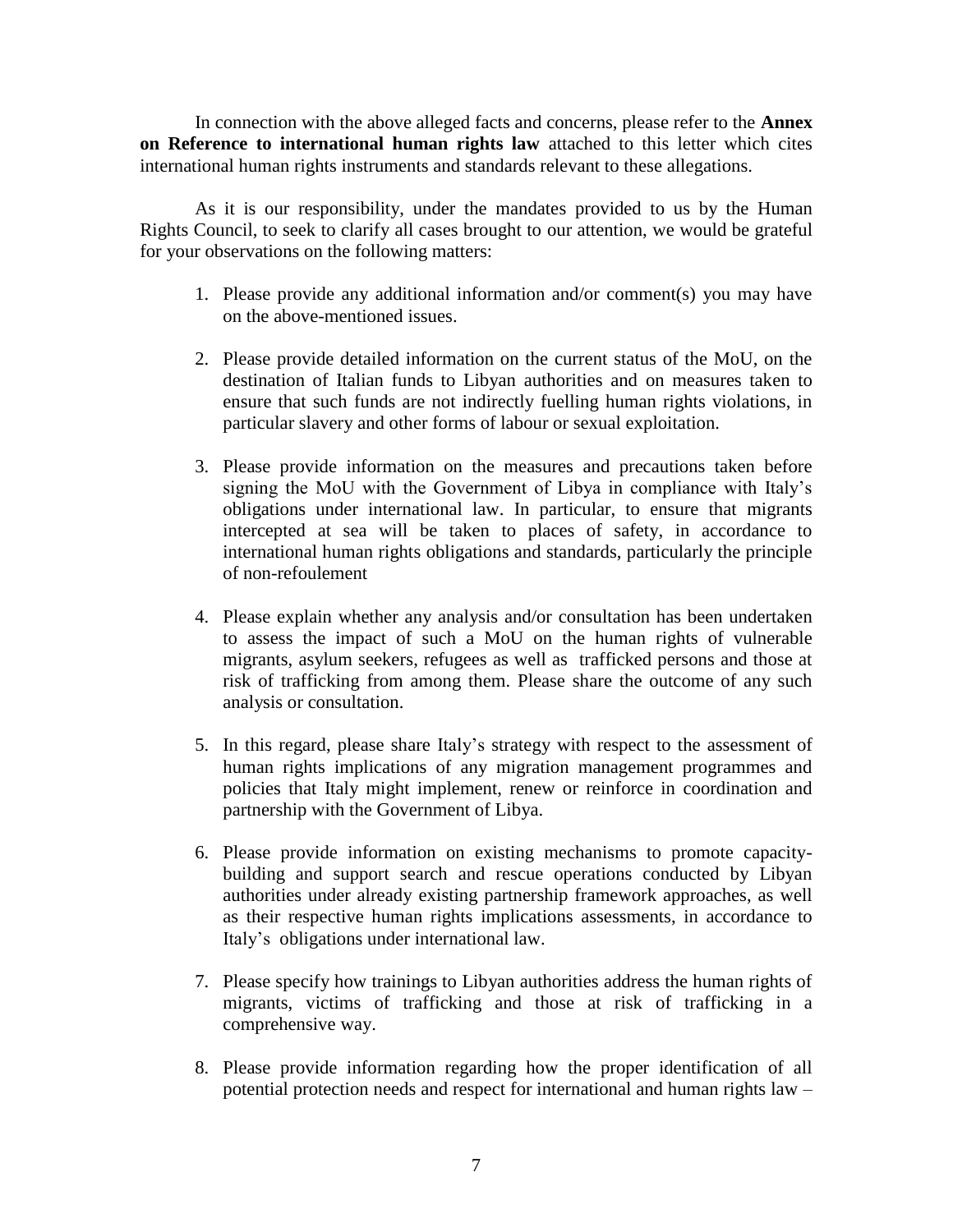particularly with regard to the principle of non-refoulement – are taken into account.

- 9. Please provide information on measures in place to identify victims or potential victims of trafficking in persons during the search and rescue operations, especially those including the Libyan coastguard and how their protection from non-refoulement is ensured during such operations, including in relation to the most recent incidents
- 10. Please indicate how your Excellency's Government is planning to fulfil its obligations to prevent the loss of life of migrants in the Mediterranean and abiding by the principle of non-refoulement in coordinating the search and rescue operations involving the Libyan coastguard. In this regard, please provide infirmation on how search and rescue operations by NGOs are not restricted by the Code of Conduct for NGOs in life-saving activities.

We would appreciate receiving a response within 60 days.

While awaiting a reply, we urge that all necessary interim measures be taken to halt the alleged violations and prevent their re-occurrence and in the event that the investigations support or suggest the allegations to be correct, to ensure the accountability of any person(s) responsible for the alleged violations.

We intend to publicly express our concerns in the near future as, in our view, the information upon which the press release will be based is sufficiently reliable to indicate a matter warranting immediate attention. We also believe that the wider public should be alerted to the potential implications of the above-mentioned allegations. The press release will indicate that we have been in contact with your Excellency's Government's to clarify the issue/s in question.

Your Excellency's Government's response will be made available in a report to be presented to the Human Rights Council for its consideration.

Please accept, Excellency, the assurances of our highest consideration.

Sabelo Gumedze Chair-Rapporteur of the Working Group of Experts on People of African Descent

Maud de Boer-Buquicchio

Special Rapporteur on the sale and sexual exploitation of children, including child prostitution, child pornography and other child sexual abuse material

> Fernand de Varennes Special Rapporteur on minority issues

Obiora C. Okafor Independent Expert on human rights and international solidarity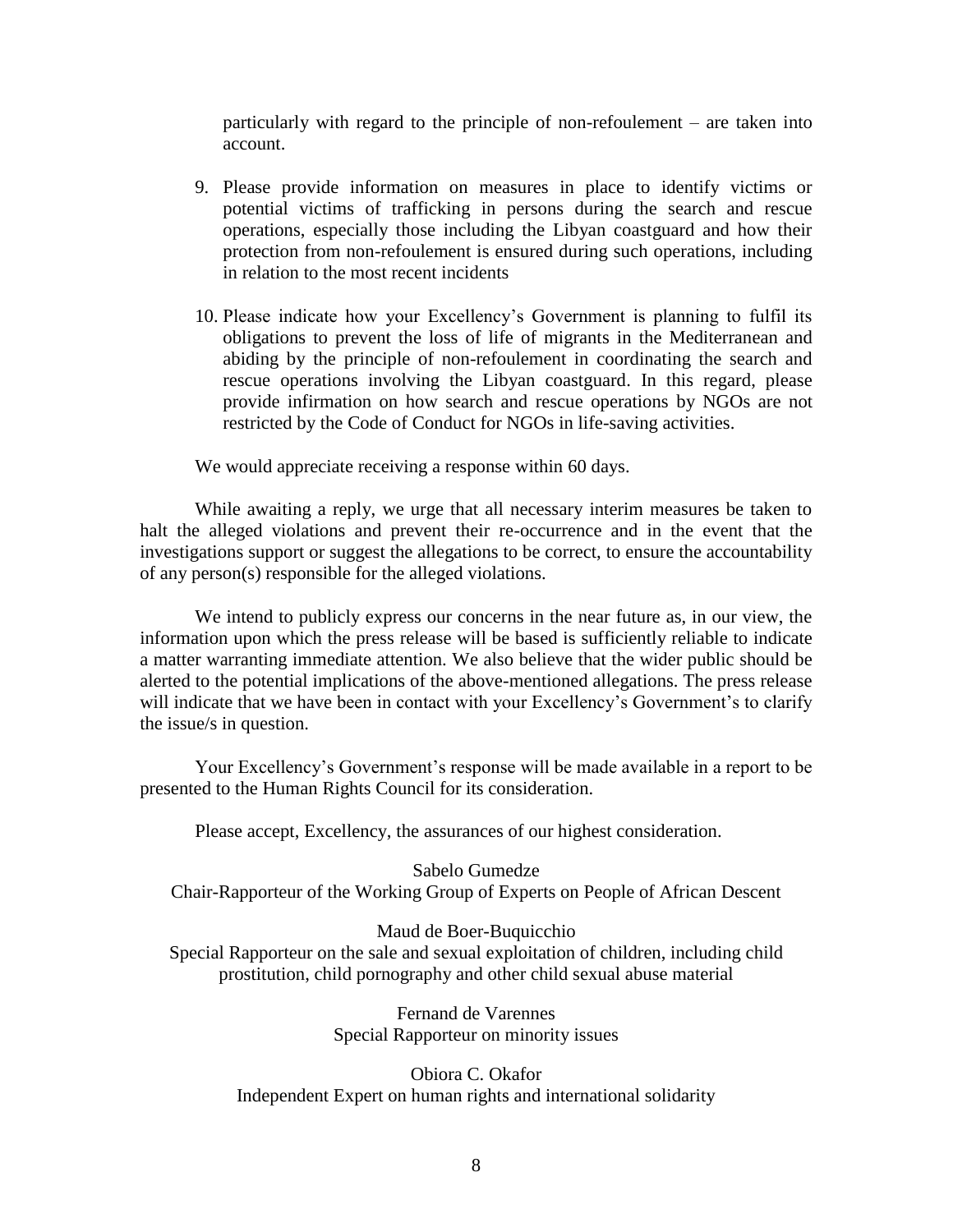Felipe González Morales Special Rapporteur on the human rights of migrants

E. Tendayi Achiume Special Rapporteur on contemporary forms of racism, racial discrimination, xenophobia and related intolerance

Urmila Bhoola Special Rapporteur on contemporary forms of slavery, including its causes and consequences

Maria Grazia Giammarinaro Special Rapporteur on trafficking in persons, especially women and children

Dubravka Šimonović Special Rapporteur on violence against women, its causes and consequences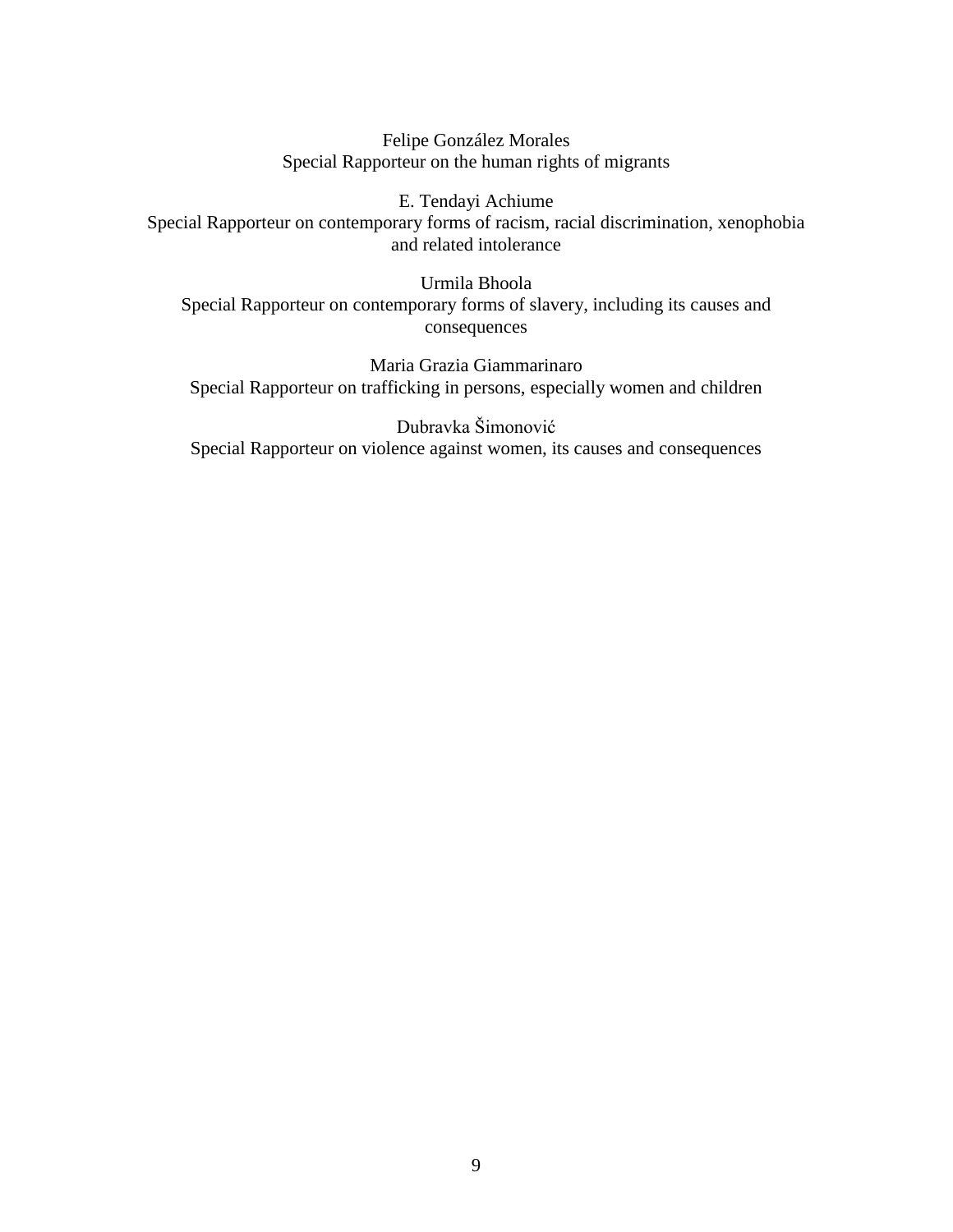#### **Annex Reference to international human rights law**

In connection with the above alleged facts and concerns, we would like to draw the attention of your Excellency's Government to the relevant international norms and standards that are applicable to the issues brought forth by the situation described above.

The International Law Commission in article 16 of its Articles on State Responsibility sets forth the appropriate standards: "A State, which aids or assists another State in the commission of an internationally wrongful act by the latter is internationally responsible for doing so if (a) that State does so with knowledge of the circumstances of the internationally wrongful act; and (b) the act would be internationally wrongful if committed by that State."

While we understand that most of these human rights violations and abuses are allegedly taking place within Libyan territory, European and Italian support to Libyan authorities may constitute an indirect violation of the following international human rights conventions.

Slavery and slave trade are in all forms prohibited under international humanitarian and human rights law. State practice establishes this rule as a norm of customary international law applicable in both international and non-international armed conflicts. The first universal treaty outlawing slavery and the slave trade was the Slavery Convention in 1926. This was supplemented in 1956 by the Supplementary Convention on the Abolition of Slavery, the Slave Trade, and Institutions and Practices similar to Slavery, outlawing debt bondage, serfdom and inheritance or transfer of women or children. The prohibition of slavery, servitude and the slave trade is a non-derogable right under the International Covenant on Civil and Political Rights and the regional human rights conventions.

Similarly, your Excellency's Government is bound by obligations included in the United Nations Protocol to Prevent, Suppress and Punish Trafficking in Persons, especially Women and Children, supplementing the United Nations Convention against Transnational Organised Crime. The Protocol defines trafficking in persons as the recruitment, transportation, transfer, harbouring or receipt of persons, by proscribed means for the purpose of exploitation, which includes, *inter alia*, forced labour or services, or servitude. In addition, we would like to refer to the Recommended Principles and Guidelines on Human Rights and Human Trafficking ("Recommended Principles and Guidelines"), issued by the Office of the High Commissioner for Human Rights in July 2002. Principle 13 of the Recommended Principles and Guidelines provides that "States shall effectively investigate, prosecute and adjudicate trafficking, including its component acts and related conduct, whether committed by governmental or by non-State actors". Your government has also ratified and is therefore bound by the ILO Forced Labour Convention (1930) and its Protocol, which define forced labour as all work or service which is exacted from any person under the menace of any penalty and for which the said person has not offered himself voluntarily (art. 2) and by the ILO Convention No. 182 on the worst forms of child labour (1999), which includes among worst forms of child labour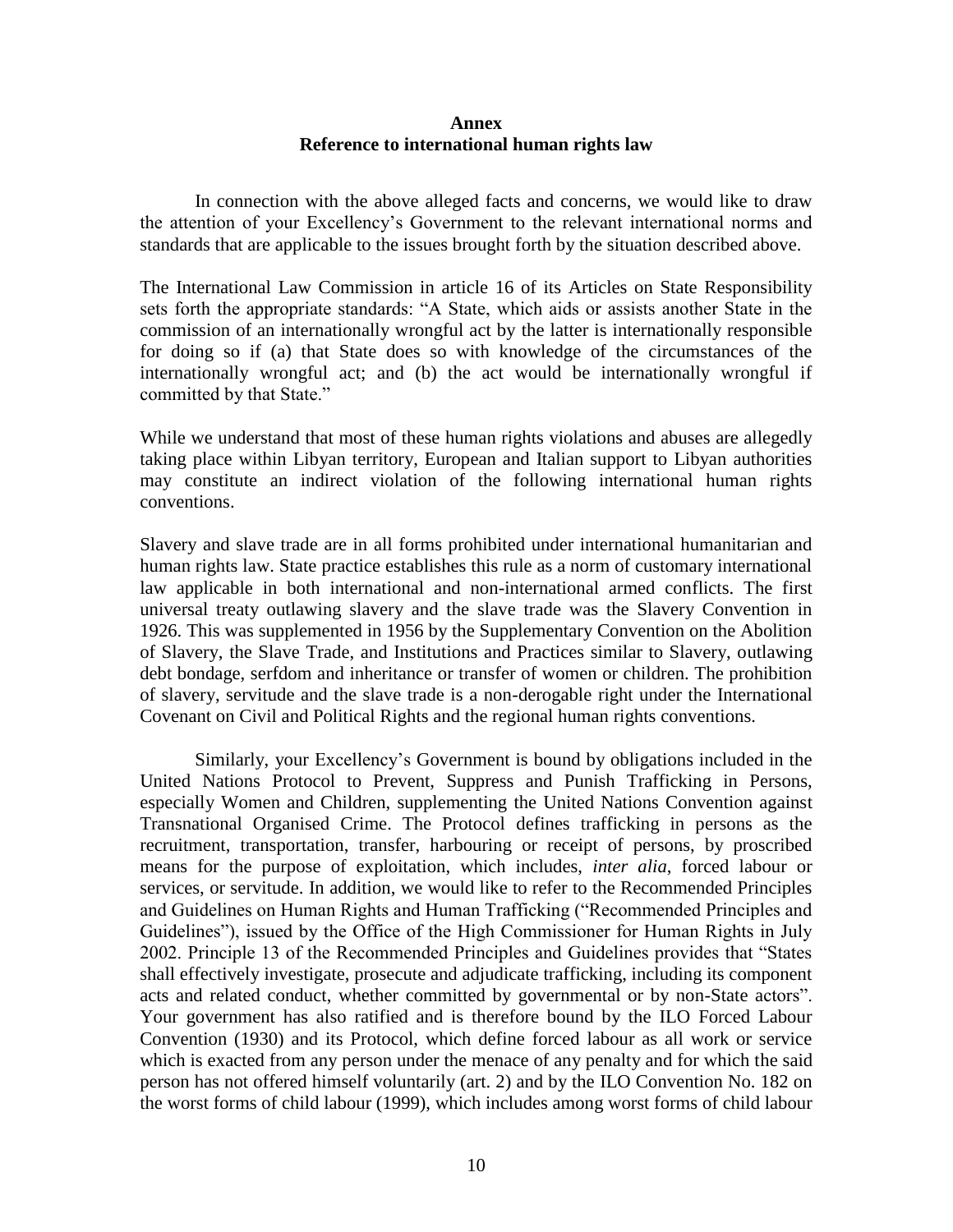all forms of slavery or practices similar to slavery, such as the sale and trafficking of children, debt bondage and serfdom and forced or compulsory labour, including forced or compulsory recruitment of children for use in armed conflict (art. 3).

In this context, we would like to bring to your Excellency's Government's attention to Article 6 of the International Convention on the Elimination of all forms of Discrimination against Women (acceded to by Italy on 10 June 1985), which provides that States Parties shall take all appropriate measures, including legislation, to suppress all forms of traffic in women and exploitation of prostitution of women. Reference is also made to the United Nations Declaration on the Elimination of Violence against Women clarifying that violence against women shall be understood to encompass trafficking and forced prostitution.

We would also like to recall that Article 5 (b) of the International Convention on the Elimination of All Forms of Racial Discrimination, ratified by Italy on 6 January 1976, obliges States to elimitate racial discrimination in all its form and to guarantee the right of everyone, without disctinction, to equality before the law in the enjoyment of their human rights. This includes the right to personal security and protection by the State against violence or bodily harm, regardless of whether harm is inflicted by government officials or by any individual group or institution. In addition, Article 2 obliges States not to "sponsor, defend or support racial discrimination by any persons or organizations".

Additionally, we would like to draw your Excellency's Government's attention to Article 28 of the Universal Declaration of Human Rights, which calls on States to create a social and international order in which all human rights and fundamental freedoms can be fully realized, and to Article 2 of the International Covenant on Economic, Social and Cultural Rights (ratified by Italy on 15 September 1978), in which States undertake to take steps through international assistance and cooperation in order to ensure the full realization of covenant rights. We recall that international solidarity and cooperation are key principles underlying international law and are essential to ensuring that States meet their human rights obligations while responding to shared challenges.

In addition, we would like to draw attention to article 9.1 of ICCPR, which provides that everyone has the right to liberty and security of person. The enjoyment of the rights guaranteed in the ICCPR is not limited to citizens of States parties but "must also be available to all individuals, regardless of nationality or statelessness, such as asylum seekers, refugees, migrant workers and other persons, who may find themselves in the territory or subject to the jurisdiction of the State Party" (CCPR/C/21/Rev.1/Add. 13 (2004), para. 10). The detention of migrants and asylum seekers should thus be a measure of last resort. The ICCPR further stipulates that all persons deprived of their liberty be ensured the right without delay to control by a court of the lawfulness of the detention (art. 9 (4)). We would also like to draw your attention to article 10 of the ICCPR, which provides that all persons deprived of their liberty shall be treated with humanity and with respect for the inherent dignity of the human person.

We wish to recall your Excellency's Government that the prohibition of refoulement is explicitly included in the 1951 Convention Relating to the Status of